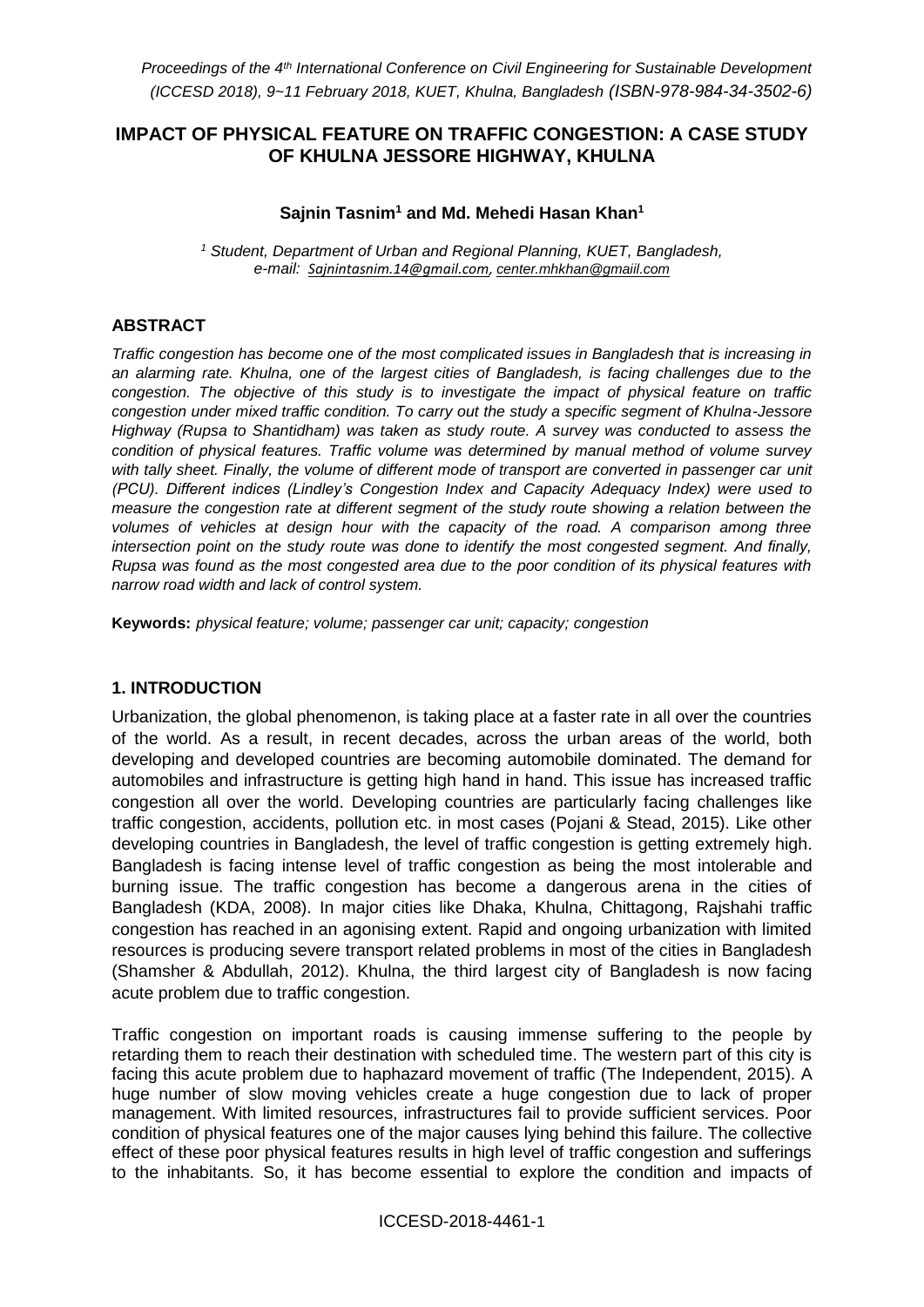physical features on traffic congestion. This study aims to investigate the condition of physical features and its impact on traffic congestion in mixed traffic situation.

#### **2. LITERATURE REVIEW**

A study was conducted in China investigated the effect of curb parking and effective lane width in capacity and traffic safety. Four lanes with curb parking was selected and different traffic parameters and characteristic were analysed including volume, speed, headway etc. The study was done based on Effective Lane Width and Gap Acceptance theory. The result of this study reveals that effective lane width has a significance influence. The capacity should be considered 12% less under mixed traffic. And with increase of lane width, traffic volume also increases that affect the safety (Cao et al., 2016).

A study in France also conducted to explore the effect of lane on capacity and level of service in urban motorway. The study was done by before and after comparison with implementation of a new scheme. The result concluded that capacity becomes stable with the increase of lane width. On the contrary, level of service degraded in upstream and slightly improved in downstream (Princeton & Cohen, 2011).

A study in context of Dhaka, Bangladesh has been conducted. This study points out on the fact of reduction of congestion through existing roadway conditions and features because intersections are an integrated element of traffic system and can bring effective contribution in reducing vehicular delay. For these major intersections of the city was selected. The result represents that congestion level at intersection can be reduced through flyover which reduces the waiting expectancy but reduces the travel length (Chowdhury et al., 2016).

Another study was conducted in India to assess the effect of lane width on capacity under mixed Traffic Conditions. This study describes the relationship between carriageway width and the road capacity. For capacity analysis researcher use Passenger Car Unit (PCU). Authors concluded that, the capacity of a road is increasing with total width of the carriageway and the relationship between the carriageway with and capacity a seconddegree curve (Chandra et al., 2003).

Passenger Car Equivalent (PCE) or Passenger Car Unit (PCU) is a method of expressing various types of vehicles having different characteristics in a common equivalent unit which takes into account the spatial differences between vehicles. (Kadiyali, 2006).

Recent year, Level of service is become more familiar to represent the speed characteristics of highway. Level of service (LOS) is a quality measure describing operational conditions within a traffic stream, generally in terms of such service measures as speed and travel time, freedom to maneuver, traffic interruptions, and comfort and convenience (Transportation Research Board, 2016). Six LOS (A–F) are defined according to the volume and speed of vehicles-

| <b>Level of Service</b> | Speed (km/h) | <b>Volume to Capacity Ratio</b> |
|-------------------------|--------------|---------------------------------|
| Α                       | $>= 80$      | $\leq 0.6$                      |
| в                       | $>= 40$      | $\leq 0.7$                      |
| С                       | $>=30$       | $<=0.8$                         |
| D                       | $>= 25$      | $\leq 0.9$                      |
| F                       | $>=15$       | $\leq$ =1                       |
|                         | $<$ 15       |                                 |

#### Table 1: Level of service

*Source: (Kadiyali, 2006)*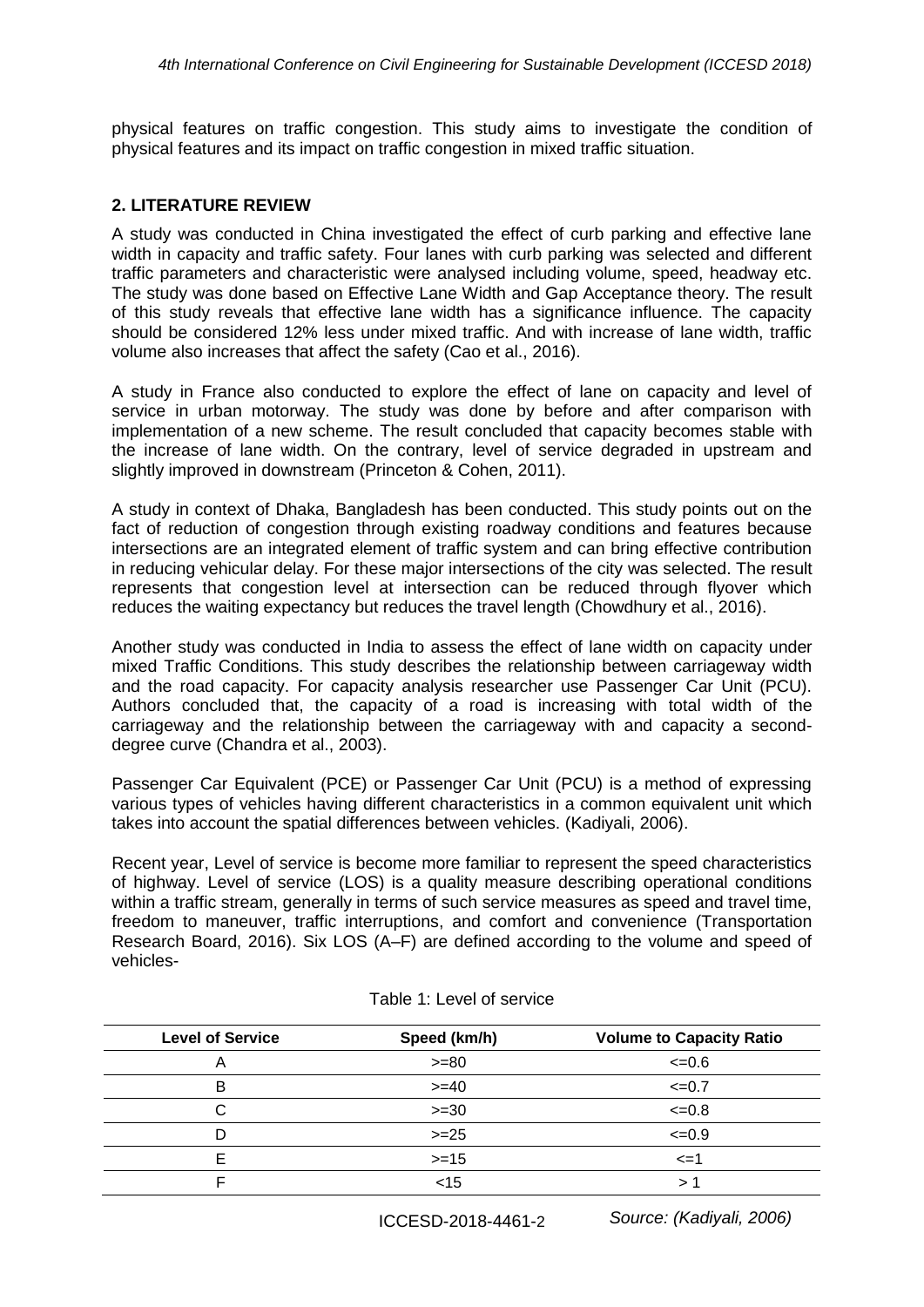# **3. STUDY AREA AND METHODOLOGY**

## **3.1 Study Area**

Khulna the 3<sup>rd</sup> largest city of Bangladesh is connected with Jessor as well as Raibari and Dhaka through Khulna-Jessor highway. Santidham more to Rupsa section of Khulna-Jessor highway is selected for this study purpose (Figure 1). The section is 4 km long and it is 4 lane road which laid in Central Business district (CBD) of Khulna city. Three college, one madrasa and one commercial bank, one recreational space (Jatisongho Sishu Park) are the main focal point on this road. All most all land beside the road section are used for either commercial or mixed purpose. Again, the pavement condition of the road is not convenient. This has a severe impact on the traffic circulation of the road.

# **3.2 Methods**

The study is conducted based on primary data. The data was collected by conducting field survey from December, 2016 to January 2017. The physical feature survey was conducted to determine the impact of these features in maintaining traffic circulation. For the convenient of the study, the study route was divided into 3 section which are from Santidham more to Royal more, Royal more to PTI more and PTI more to Rupsa. By this survey carriageway width, lane width, median width, footpath, shoulder etc. were determined using measuring tape. And control system (traffic sign, traffic signal etc.) and location of control system is identified by using mobile GPS.

To assess the impact of carriageway width on traffic congestion, a volume survey was done on week days at different peak hours by manual counting method with tally sheet. An average of peak hour volume as per hour was calculated for analysis. The volume analysis procedure was conducted by assuming that there are only passenger cars in the traffic stream. For this the number of each type of vehicle was converted into Passenger Car Unit (PCU). To estimate the PCU for each type of vehicle, speed is considered as an important factor to determine the relative effect of each type of vehicle on the traffic stream in terms of the PCU.

Spot speed of different vehicles at different section were calculated by using the time that required to complete a distance of 60 ft. Stopwatch was used for determining the time (Kadiyali, 2006). The following equation (1) was used to estimate the spot speed:

$$
Spot Speed = \frac{Distance}{Time taken by vehicle to pass the distance} (Km/hr)
$$
 (1)

Both speed and area were considered as prime variable to determine the PCU of each vehicle (Chandra & Sikdar, 2000). The standard area of each type of vehicle was used (Table 2).

| Category         | <b>Vehicles included</b> | Length (m) | Width (m) | Area on Ground<br>(m²) |
|------------------|--------------------------|------------|-----------|------------------------|
| Car              | Car, jeep                | 3.72       | 1.44      | 5.39                   |
| <b>Bus</b>       | <b>Bus</b>               | 10.1       | 2.43      | 24.74                  |
| Truck            | Truck                    | 7.5        | 2.35      | 17.62                  |
| LCV <sup>a</sup> | Mini bus, vans           | 6.1        | 2.1       | 12.81                  |
| Tractor          | Tractor trailer          | 7.4        | 2.2       | 16.28                  |
| Three-wheeler    | Three-wheeler            | 3.2        | 1.4       | 4.48                   |
| Two-wheeler      | Scooter, motorbike       | 1.87       | 0.64      | 1.2                    |
| Cycle            | <b>Bicycles</b>          | 1.9        | 0.45      | 0.85                   |
| Rickshaw         | Pedal rickshaw/cart      | 2.7        | 0.95      | 2.56                   |

Table 2: Standard area for each type of vehicle

 $a$ LCV indicates light commercial vehicle. Source: (Chandra & Sikdar, 2000).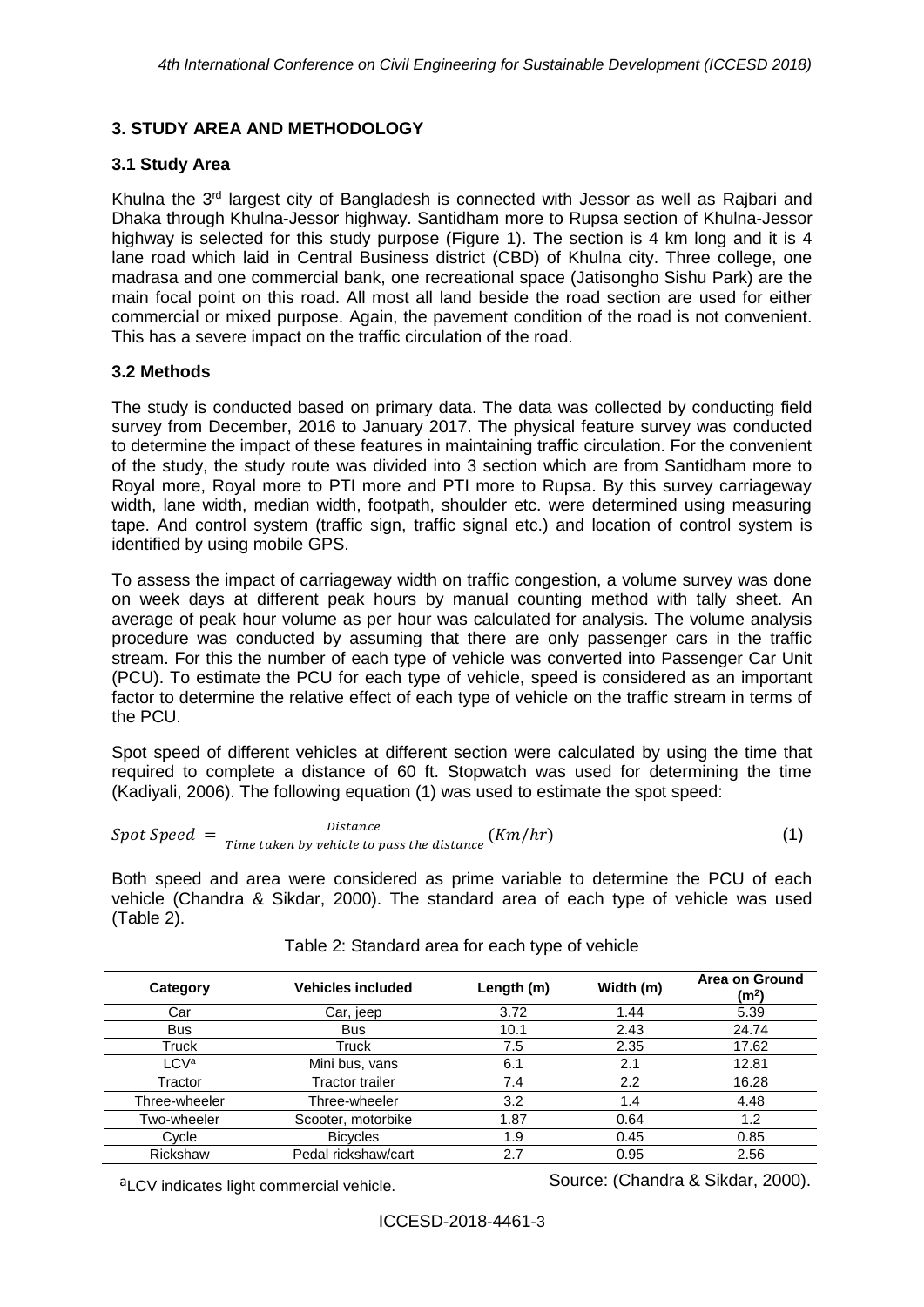The following equation (2) was used to estimate PCU for each type of vehicle:

$$
PCU = (Vc/Vi)/(Ac/Ai)
$$
 (2)

Using the above equation (2) the PCU of each type of vehicle at each section was estimated separately (Shown in table 3) considering the PCU of passenger car is equivalent to 1. And the counts of each type of vehicle was converted in a same unit according to the estimated PCU.



| Figure 1: Study Area |  |  |  |
|----------------------|--|--|--|
|----------------------|--|--|--|

| Table 3: Estimation of PCU for each type of vehicle |  |  |
|-----------------------------------------------------|--|--|
|-----------------------------------------------------|--|--|

|                                  | <b>PCU</b>          |              |                   |                          |                 |                |
|----------------------------------|---------------------|--------------|-------------------|--------------------------|-----------------|----------------|
| <b>Section</b>                   | <b>Large</b><br>Bus | <b>Truck</b> | <b>Motorcycle</b> | Auto-<br><b>Rickshaw</b> | <b>Rickshaw</b> | <b>Bicycle</b> |
| Shantidham More to<br>Royal More | 6.8                 | 4.6          | 0.3               | 1.2                      | 1.3             | 0.4            |
| Royal More to PTI More           | 7.3                 | 4.5          | 0.3               | 1.8                      | 1.4             | 0.5            |
| PTI More to Rupsa More           | 6.6                 | 3.9          | 0.3               | 1.6                      | 1.3             | 0.5            |

The rate of congestion was measured using Congestion Index based on Capacity Adequacy (CAI) and Lindley's Congestion Index (LCI). CAI is basically capacity to volume ratio where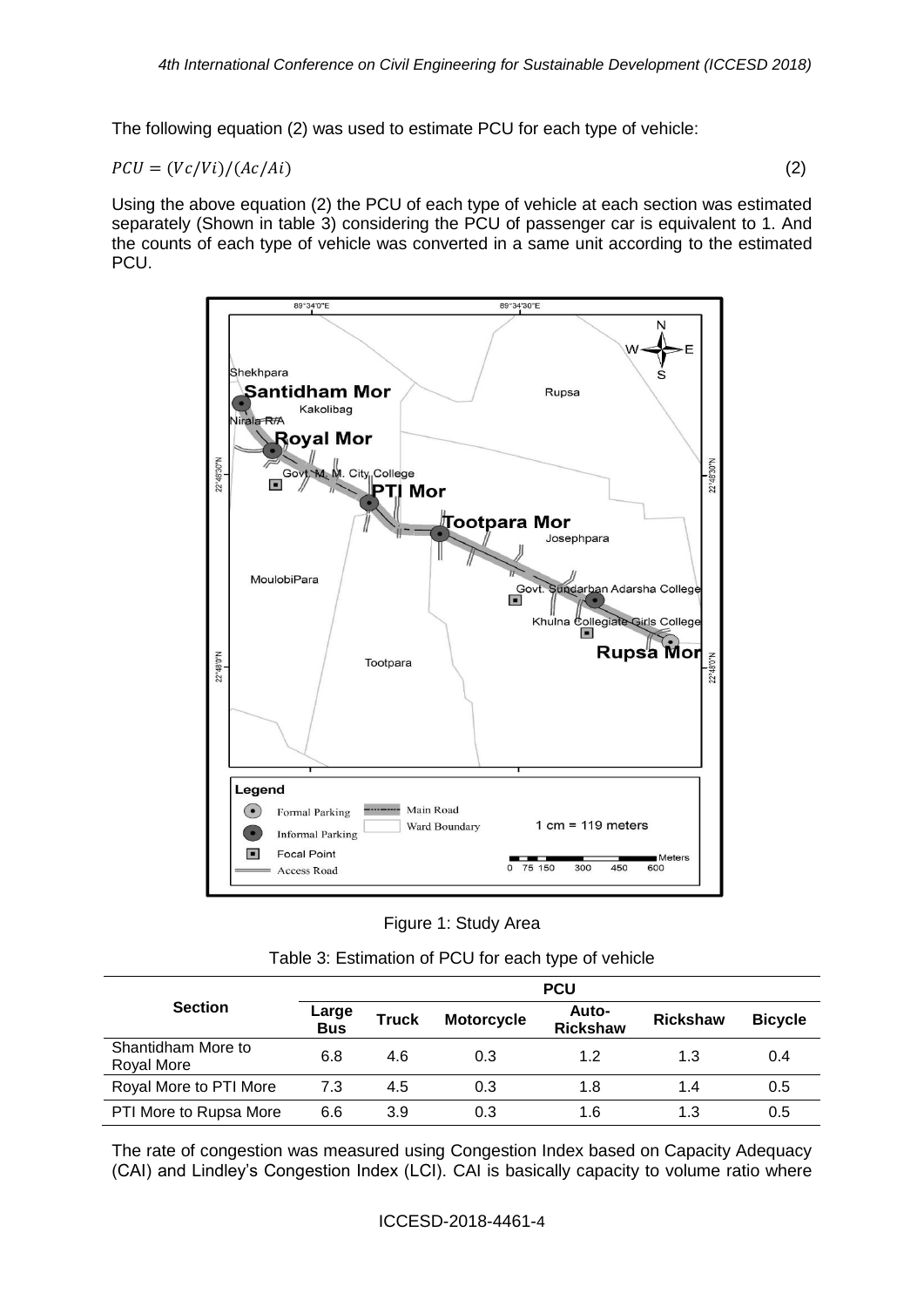LCI is volume to capacity ratio. For both index, 1400 PCU per lane per hour was considered as capacity per lane per hour according to Indian road congress (Guidelines for Capacity of Roads in Rural Areas, 1990). The following procedure and determinant were used to estimate the level of congestion (Shown in table 4):

| <b>Indices</b>          | <b>Procedure</b>                  | <b>Determinant</b>  |       |
|-------------------------|-----------------------------------|---------------------|-------|
| Capacity Adequacy Index | (Rated Volume Capacity)/(Volume   | CAI>100             | Good  |
| (CAI)                   | During Present Design Hour )* 100 | CAI <sub>100</sub>  | Worse |
| Lindley's Congestion    | (Volume at peak hour)/Capacity    | LCl <sub>0.77</sub> | Good  |
| Index (LCI)             |                                   | LCI > 0.77          | Worse |

#### Table 4: The formula and determinants of indices

*Source: (Boarnet, Klm, & Parkany, 1998)*

In case of CA, the value greater than 100 indicates less traffic congestion. The more the value the less the congestion is. On the contrary, for LCI, the value greater than 0.77 indicates the worst condition with higher traffic congestion.

Finally, Level of Service (LOS) was estimated. And the impact of effective lane width on volume, speed and LOS was assessed. Again, a survey was conducted to find the public perception in regard of the impact of physical features behind traffic jam. Their opinion regarding this issue was analyzed to find out the actual cause behind the over increasing traffic congestion in the study route.

# **4. ANALYSIS & INTERPRETATION**

### **4.1 Cross Sectional Geometry of Road**

Physical features of the road have a great impact in traffic congestion. These cross-sectional elements like carriageway width, lane width, median, and footpath have contributed in the maintenance in traffic circulation. As for study, the road from Rupsa to Santidham has been segmented into three sections, each section has variation in the condition of its crosssectional elements.

In the section PTI more to Rupsa, the carriageway width is more than the standard (11m) allowable width (Shown in table 5). But a huge space remains unutilized which creates nuisance to the free movement of the traffic. Again, in the segment Santidham more to Royal more, head on collision has become a common incident among the slow-moving vehicles. Lane width in each segment is less than the standard (4m) (Shown in table 4). The insufficient land width not only reduces the lateral space between two vehicles but also the speed of these vehicles. It obstructs the inhabitants to reach at their destination at scheduled time.

| <b>Section</b>                   | <b>Carriageway Width</b><br>(m) | <b>Lane Width</b><br>(m) | Median<br>(m) | Footpath<br>(m) |
|----------------------------------|---------------------------------|--------------------------|---------------|-----------------|
| Shantidham More to Royal<br>More | 10.21                           | 3.9                      | N/A           | 0.15            |
| Royal More to PTI More           | 11.43                           | 2.9                      | 0.4           | 1.7             |
| PTI More to Rupsa More           | 13.41                           | 2.9                      | 0.4           | 4.9             |

Table 5: Cross sectional element of road (from Shantidham to Rupsa)

*Source: Field survey, 2016*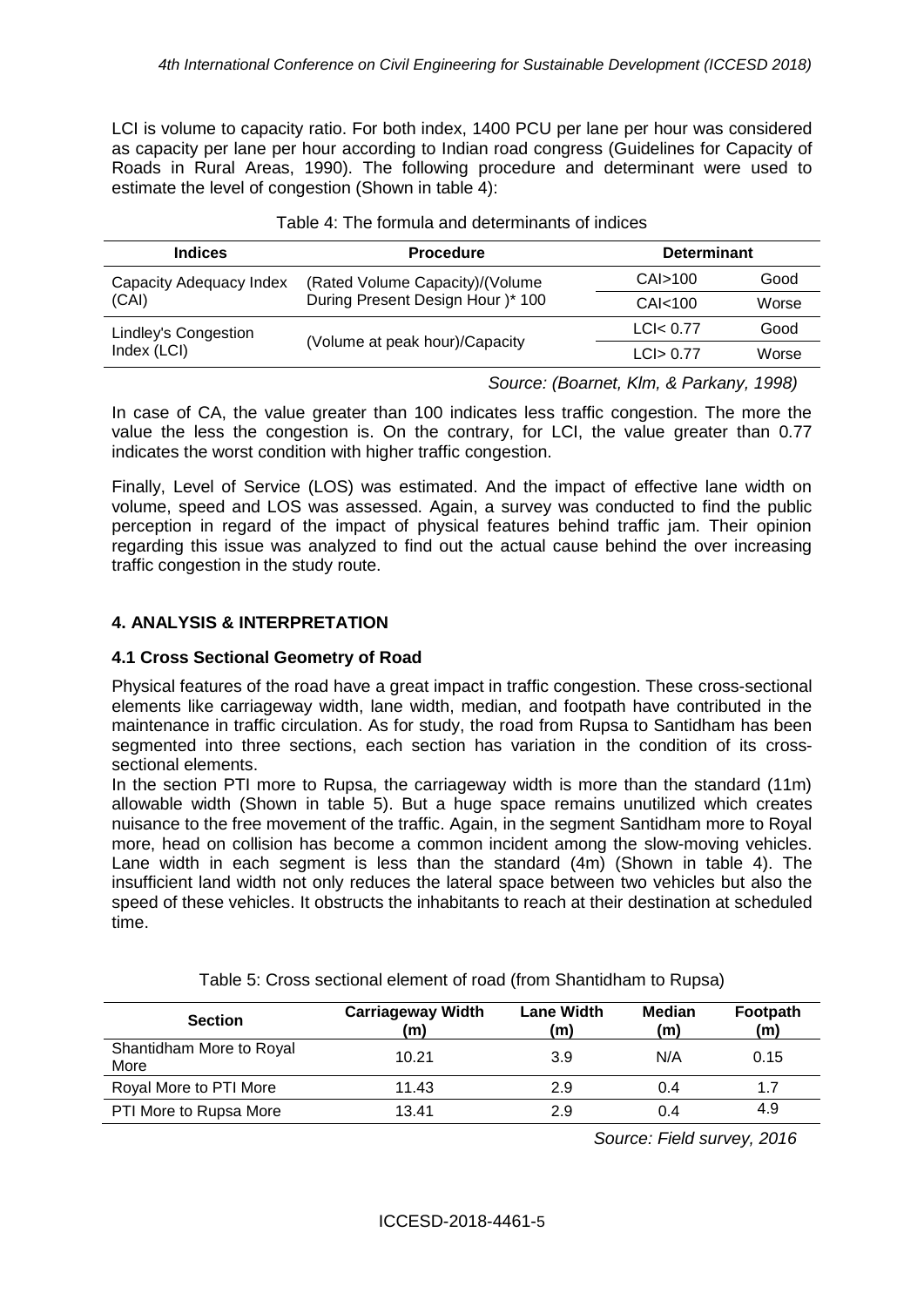The lane width of each segment of the road also has an irrelevance with the carriageway width. The lane width in the segment from PTI more to Rupsa was relatively low in comparison with the carriageway width. This indicates the ineffective use of the lane width. This ineffective use enhances traffic congestion with a rising level. On the contrary, the section from Santidham more to Royal more, the lane width is relatively higher than the other segment of study route. The narrow lane width in Rupsa is affecting the traffic circulation adversely in PTI more to Rupsa more segment. Along with narrow lane width, Rupsa dock also produces a huge traffic on PTI more to Rupsa more segment, results in failure to accommodate the traffics and its create long time congestion in this segment.

Control system, one of the most important physical features are not in enough number. Only one roundabout has been found at Rupsa within the overall study area. This route is not even signalized. A few markings are found on the pavement that allow two vehicles to move parallel.

### **4.2 Relation between Carriageway Width and PCU of Vehicles**

There exists a relation between carriageway width and Passenger Car Unit (PCU) of various type of vehicle. The PCU for motorized vehicles increase with the augmentation of carriageway width. This increase in PCU has a contribution in the increment of volume level. Generally, the behaviour of non-motorized vehicles varies than the motorized ones. But in the context of Bangladesh, non-motorized vehicles show the same characteristic as motorized vehicles due to the mixed traffic condition. The effect of carriageway width on PCU for motorized and non-motorized are described below for study area.

## **4.2.1 The Effect of Carriageway Width on PCU for Motorized Vehicles**

Considering the average standard area for each vehicle, PCU for each vehicle type increases linearly with the width of carriageway (Figure 2). This increase in PCU requires more lateral gap between two vehicles.



Figure 2: The Effect of Carriageway Width on PCU for Motorized Vehicles

This high value of PCU indicates a threat to the capacity of each lane. With the increasing in PCU, the volume in each lane also increases in contrast with the decreasing capacity of lane. This creates a huge congestion during peak hours. This huge volume of traffic is lessening the average speed.

## **4.2.2 Effect of Carriageway Width on PCU for Non-Motorized Vehicles**

The same scenario of variation in PCU with lane width has been found for non-motorized vehicles (Figure 3). This is occurred because of the typical nature of mixed traffic condition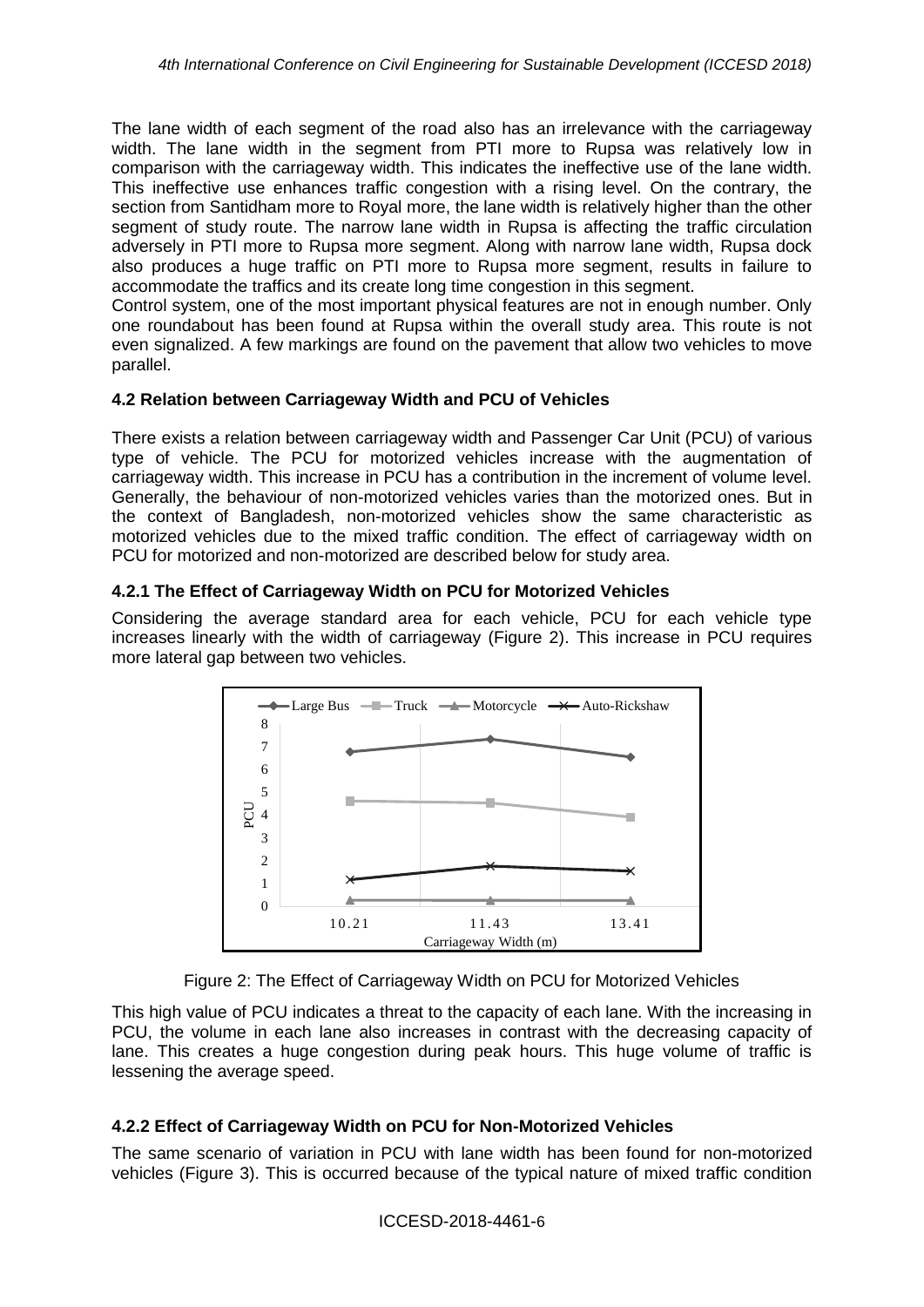that prevails in this country. There is no separate lane or footpath for non-motorized vehicles like bicycle, rickshaws. These slow-moving vehicles contribute a major portion of congestion in peak hour of the day.



Figure 3: The Effect of Carriageway Width on PCU for Non-Motorized Vehicles

## **4.3 Relation between Volume and Rate of Congestion**

With the increasing pressure on each lane, the congestion rate has been estimated for each segment separately using Congestion Index based on Capacity Adequacy (CAI) and Lindley's Congestion Index (LCI) (Shown in table 6). From CAI it has been found that, the most congested section of the study route is PTI more to Rupsa which occupies the widest carriageway of the whole study route. With lower width of carriageway, the segment from Royal more to PTI more has been found as the lowest congested segment. This same scenario has been found in case of Lindley's Congestion Index (LCI). According to LCI, again the section PTI more to Rupsa more has been identified as maximum level of congestion occurred in that segment.

| <b>Section</b>                   | <b>Carriageway Width</b><br>(m) | <b>Lane Width</b><br>(m) | <b>Capacity</b><br><b>Adequacy Index</b><br>(CAI) | Lindley's<br><b>Congestion Index</b><br>(LCI) |
|----------------------------------|---------------------------------|--------------------------|---------------------------------------------------|-----------------------------------------------|
| Shantidham More to<br>Royal More | 10.21                           | 3.9                      | 109.13                                            | 0.92                                          |
| Royal More to PTI<br>More        | 11.43                           | 2.9                      | 154.63                                            | 0.65                                          |
| PTI More to Rupsa<br>More        | 13.41                           | 2.9                      | 100.68                                            | 0.99                                          |

Table 6: The value of Indices at Different Sections

*Source: Field Survey, 2016*

These value of CAI and LCI indicate PTI more to Rupsa as most congested segment. The reason behind this congestion as the inadequate capacity of the lane width. Though this section of the study route has enough space in carriageway but this space is not utilized effectively which reduces the effective capacity of each lane. The narrow lane width fails to accommodate the huge number of traffic resulting in a rising level of congestion.

## **4.4 Impact of Lane Width on Volume, Speed and Level of Service**

With increasing volume an inverse relation is found between volume and speed. Average spot speed for each segment of the study route has been estimated for all types of vehicle in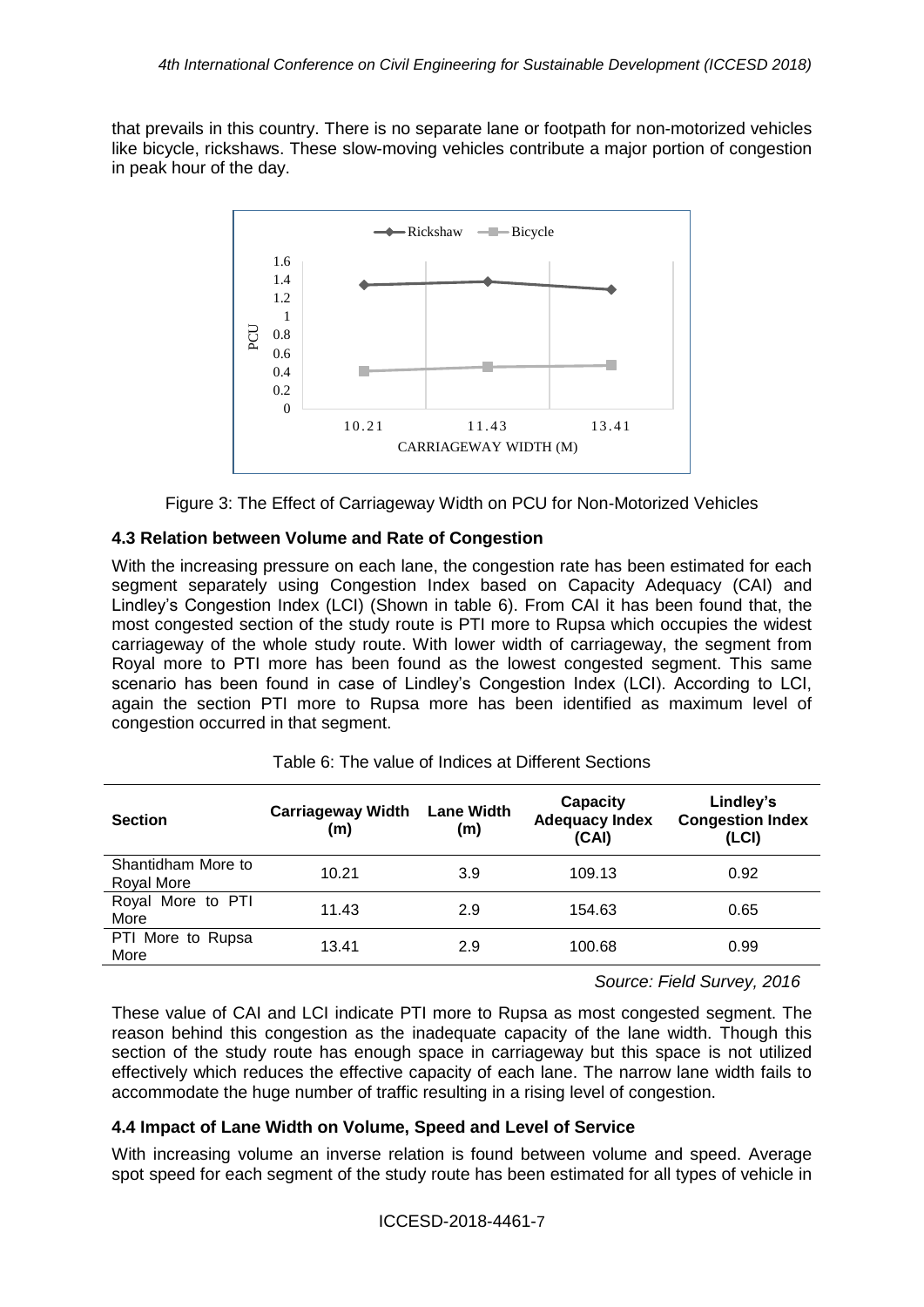mixed traffic condition (Shown in table 7). The segment from Royal more to PTI more, highest average spot speed has been estimated with minimum volume of traffic. But in both segment from Santidham more to Royal more and from PTI more to Rupsa, the volume of traffic was comparatively high with lower spot speed. The lane width in these sections was insufficient to support the huge amount of traffic movement in peak hours. This creates very inconvenient to both passengers and drivers causing huge traffic congestion.

| <b>Section</b>                   | Lane Width (m) | Volume<br>(PCU/Lane/hour) | Avg. spot speed<br>(kph) | LOS |
|----------------------------------|----------------|---------------------------|--------------------------|-----|
| Shantidham More to<br>Royal More | 3.9            | 1153                      | 21.73                    |     |
| More to PTI<br>Royal<br>More     | 2.9            | 871                       | 23.2                     | в   |
| PTI More to Rupsa<br>More        | 2.9            | 1337                      | 22.16                    |     |

Table 7: The Relation between Volume and Speed and LOS at Different Sections

*Source: Field Survey, 2016*

The rising volume of these vehicles retards the free circular flow due to lack of capacity of road to occupy the augmentation in vehicles. According to the Indian road congress the capacity per lane is considered as 1400 PCU (Guidelines for Capacity of Roads in Rural Areas, 1990). Considering the capacity, the Level of Service (LOS) has been estimated for each lane (Shown in table 6). The condition of the segment PTI more to Rupsa still seems to be in worse condition comparatively than the other sections of the study route. The LOS in this segment indicates that the volume is very close to its capacity level. Speed in this segment reduced at a level where freedom of manoeuver is extremely obstructed. On the contrary the section from Royal more to PTI more is found to be comparatively better, providing a reasonable flow with standard level of comfort and convenience. The section Santidham more to Royal more represent a limited stable flow among the whole study route. But user also face severe restrictions to maintain free flow.

## **4.5 Effects of Formal and Informal Parking on Congestion**

One formal parking exists at Rupsa and five informal parking (Shantidham More, Royal More, PTI More, Tutpara More and in front of Khulna Metropolitan Office) is found in study area (Figure1). These informal parking create congestion at those intersections. Again, though there was space for parking at Rupsa, people found on-street parking as more convenient. This ineffective use of road width retards the free movement of both pedestrian and other users. As a result, a huge congestion occurs at Rupsa in comparison with other intersection of the study area.

### **4.6 User Opinion regarding Physical Features**

The results of user opinion survey indicate the effects of physical features of road behind the high level of traffic congestion (Figure 4). Most of the users identify the ineffective use of road width as the main reason behind the congestion. The huge unused space at PTI more creates inconvenient for the users.

Roadside illegal shops are also blocking the effective width of the road. This causes a huge jam during peak hours of the day. Lack of separate footpath, pedestrian failed to move safely.

Again, lack of formal parking, the slow-moving vehicles prevent the motorized vehicles to maintain their free circular flow which reduces the level of service of the route. The stops randomly for boarding and departure of passengers which enhance the rate of congestion.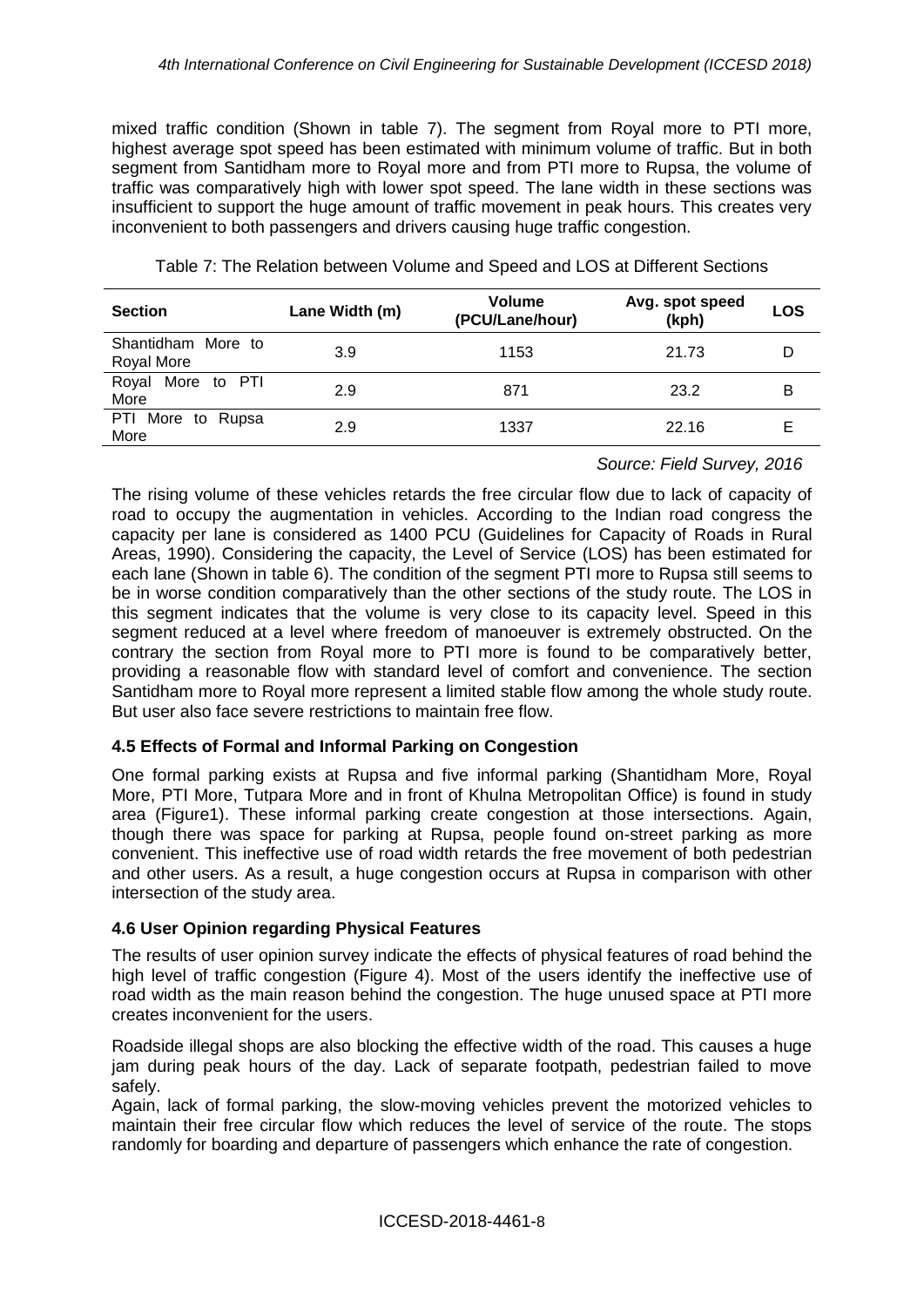

Figure 4: Causes behind Congestion (according to Users' Opinion)

## **5. CONCLUSIONS**

The impact assessment of physical features shows a scenario which appearance is not pleasant at all. The section PTI more to Rupsa has been identified as the most congested segment. The narrow lane width is reducing the marginal error level of each type of vehicle which results in drop in speed. Due to this obstacle in free movement of traffic, the congestion is increasing at an intolerable level. Again, PCU for each type of vehicle also increased with increase of lane width which contributed in the increase in volume which resulted in congestion. A major limitation of this study as it is primary data based, it was tough enough to conduct a high-level analysis with limited source of secondary data. Besides, during survey period reconstruction project for road improvement was on going at "Royal more" which may affect per hour volume of that section. To minimize the level of congestion in the study rout, some recommendations can be suggested. Establishment of proper signs, signals, speed breakers and other control system can help to manage the congestion problem at a level. Again, the effective width of the road should be utilized in a proper way which can be helpful to improve the condition in mixed traffic.

### **ACKNOWLEDGEMENT**

Special thanks to the local people of Khulna for their participation and coordination at the time of conducting survey. Without their co-operation and help this research could not be up the mark. We also grateful to Md. Mokhlesur Rahman, Assistant Professor, Khulna University of Engineering and Technology and Palash Chandra Das, Lecturer, Khulna University of Engineering and Technology for helping us by giving valuable suggestion and guidance to complete the study.

## **REFERENCES**

Boarnet, M. G., Klm, E. J., & Parkany, E. (1998). *Measuring Traffic Condition.* Wahington, DC.

- Cao, Y., Yang, Z. Z., & Zuo, Z. Y. (2016). The effect of curb parking on road capacity and traffic safety . *European Transportationi Research*.
- Chandra, S., & Kumar, U. (2003). Effect of Lane Width on Capacity under Mixed Traffic Conditions in India. *Journal of Transportation Engineering, 129*, 155-160.
- Chandra, S., & Sikdar, P. K. (2000). Factors affecting PCU in mixed traffic on urban roads. *Road Transport Research*, 40–50.
- Chowdhury, T. U., Raihan, S. M., Fahim, A., & Bhuiyan, M. A. (2016). A Case Study on Reduction of Traffic Congestion of Dhaka City: Banani Intersection. *International Conference on Agricultural, Civil and Environmental Engineering*, (pp. 59-65). Istanbul, Turkey.

*Guidelines for Capacity of Roads in Rural Areas.* (1990). New Delhi: The Indian road congress.

Kadiyali, L. (2006). *Traffic Engineering & Transport Planning.* Delhi: Khanna Publication.